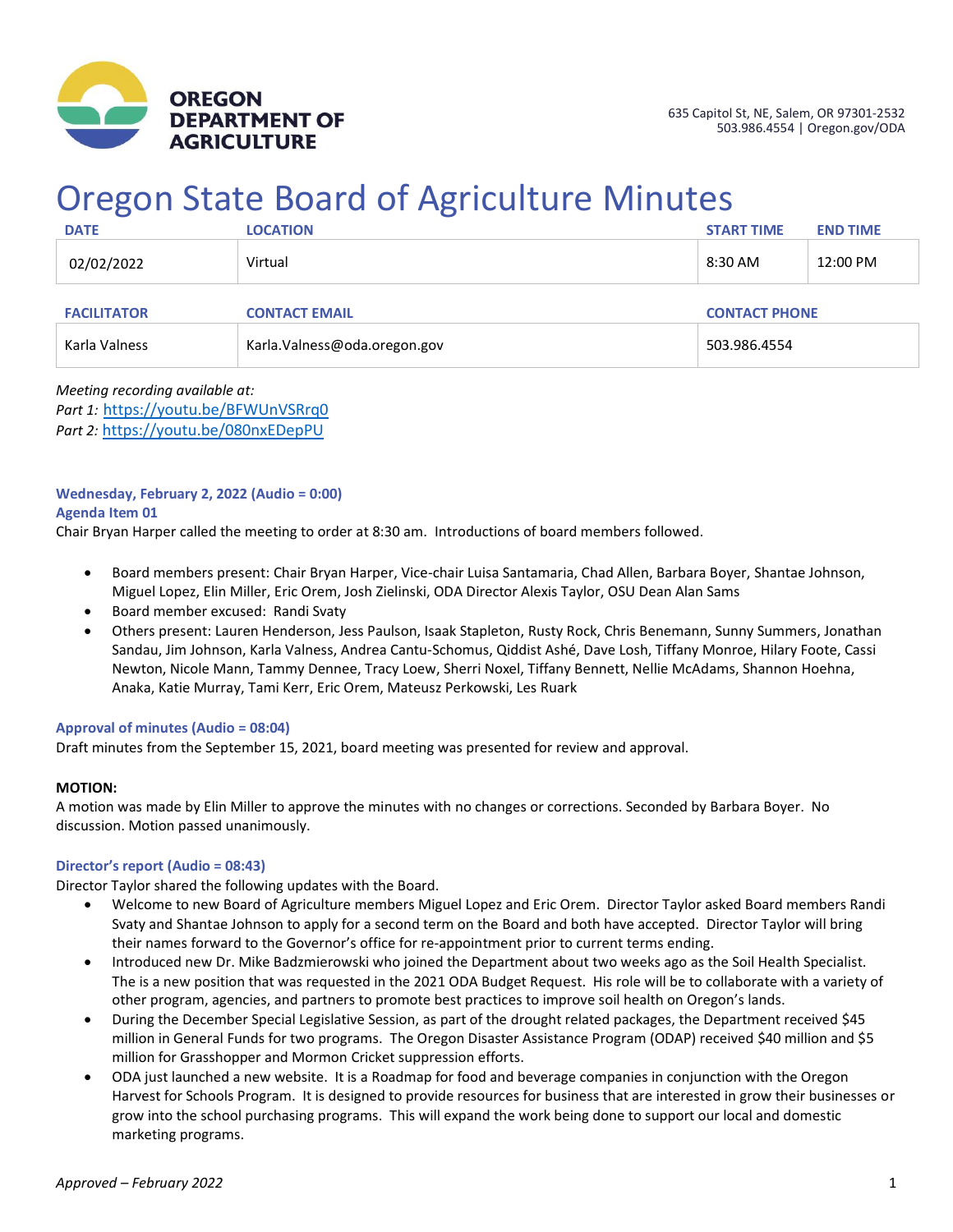- ODA selected 18 projects to fund with additional USDA Specialty Crop Block Grant Program (SCBGP) funds made available from Cares Act Funding to address issues in response to COVID-19 impacts. Oregon received an additional \$2.5 million to fund these 18 projects. Oregon receives about \$1.5 to \$2 million dollars in funding annually for SCBGP projects.
- ODA will be accepting applications starting early next week for the Oregon Meat Processing and Capacity Building grants. The ODA was allocated \$2 million by the Legislature to create the grant program that will support expanding current or building new facilities to increase meat processing capacity and planning to operate under the new Oregon State Meat Inspection Program or expand meat processing capacity for operations that are currently operating under USDA Federal inspection.
- Director Taylor announced her Executive Assistant Donna Mitsch retired from the ODA at the end December. We want to thank Donna for her years of service at the Department and wish her all the best in her new adventures. In the interim, Karla Valness will assist with scheduling while the search begins to fill the Executive Assistant position.

#### **Agenda Item 02 – Oregon Department of Agriculture budget and legislative updates (Audio = 19:56)**

Deputy Director Lauren Henderson discussed the ODA's 2021-2023 budget, and the additional funding received to create the new programs and grant programs Director Taylor outlined. With the addition of these new programs the agency budget has grown from the end of session from \$143 million to over \$180 million. In addition, Deputy Director Henderson talked about the additional position we received and the vacant positions that we will be looking to hire. It is time to begin planning for the 2023-2025 Agency Request Budget and it will be somewhat inward focused on capacity issues. We have many needs in our IT systems, data management, security issues, the budget will also include a package for our laboratory programs that will move to the North Valley Complex. We will be developing proposed budget packages to address capacity issues and will be seeking input from stakeholders and board members as we move forward. The agency received authorization for fee increases that we are working to implement. The Legislative short session started February 1. ODA will be tracking a variety of bills and issues during the session. Board member Allen asked about the Agency's position on the Ag Overtime issue. Deputy Director Henderson responded that the agency role is to remain neutral on bills that are not introduced by the agency during the legislative session. Our role is to provide information and data as requested but not to take a position in support or opposition of proposed bills.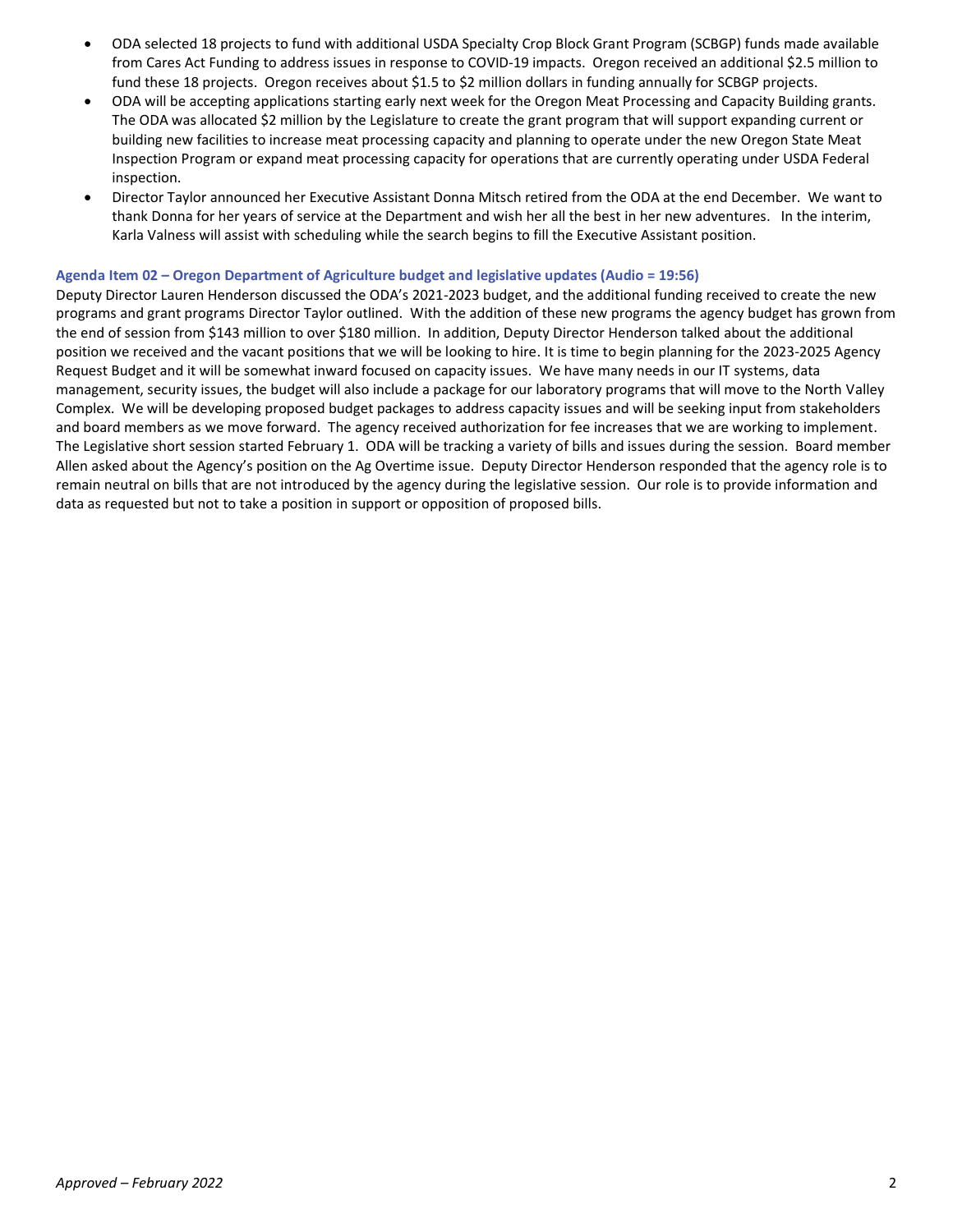# **Agenda Item 03 – Industry Panel – Legislative priorities and updates (Audio = 34:00)**

Industry representatives from the following organizations shared legislative priorities and provided updates to the Board. Several organizations commented on topics related to overtime for agricultural workers, natural and working lands, water related issues, Oregon Agriculture Heritage Program, OSU Extension Program positions, predator control, wolf compensation and many additional topics.

| Organization |                                                                              | Representative     |
|--------------|------------------------------------------------------------------------------|--------------------|
| 1            | Columbia Gorge Fruit Growers                                                 | Mike Doke          |
| 2            | Friends of Family Farmers                                                    | Alice Morrison     |
| 3            | League of Women Voters of Oregon                                             | Peggy Lynch        |
| 4            | Oregon Association of Conservation Districts                                 | Jan Lee            |
| 5            | Oregon Association of Nurseries                                              | Jeff Stone         |
| 6/7          | Oregon Cattlemens Association and<br><b>Oregon Dairy Farmers Association</b> | Rocky Dallum       |
| 8            | Oregon Farm Bureau                                                           | Mary Anne Cooper   |
| 9            | Oregon Industrial Hemp Farmers Association                                   | Courtney Moran     |
| 10           | Oregon Organic Coalition                                                     | Amy Wong           |
| 11           | Oregon Seed Association                                                      | Anne Johnson       |
| 12           | Oregon Water Resources Congress                                              | <b>April Snell</b> |
| 13           | Oregon Wheat Growers League                                                  | Amanda Hoey        |
| 14           | Oregon Wine Council                                                          | Jennifer Sitton    |
| 15           | Oregon Winegrowers Association                                               | Jana McKamey       |
| 16           | Oregonians for Food and Shelter                                              | Katie Murray       |

Resource:

- League of Women Voters' of Oregon 2022 Legislative Priorities
- Oregon Association of Nurseries 2022 Legislative Agenda
- Oregon Association of Nurseries 2022 Fact Sheet
- Oregon Wine Council
- Executive Summary Economics of Agricultural Overtime Pay in Oregon November 2021

# **Agenda Item 04 – Oregon Disaster Assistance Program (ODAP) (Audio = 01:42:25)**

ODA staff members Jonathan Sandau and Alan Hanson talked with the Board about the new Oregon Disaster Assistance Program. The Legislature allocated \$40 million to ODAP to assist eligible farmers and ranchers in Oregon who suffered economic losses dues to natural disasters in 2021. This State program created by SB 892 was designed to fill in gaps not covered by Federal disaster assistance programs. ODA has begun implementing SB 892, which involves rulemaking, contracting with financial institutions, and creating program details. Target timeline to launch the program is March 2022. The program is designed to be a forgivable loan and not a traditional grant program. Discussion followed. For additional information about the program sign up for ODA email updates a[t https://oda.fyi/DAP](https://oda.fyi/DAP)

Resource:

• ODAP Fact Sheet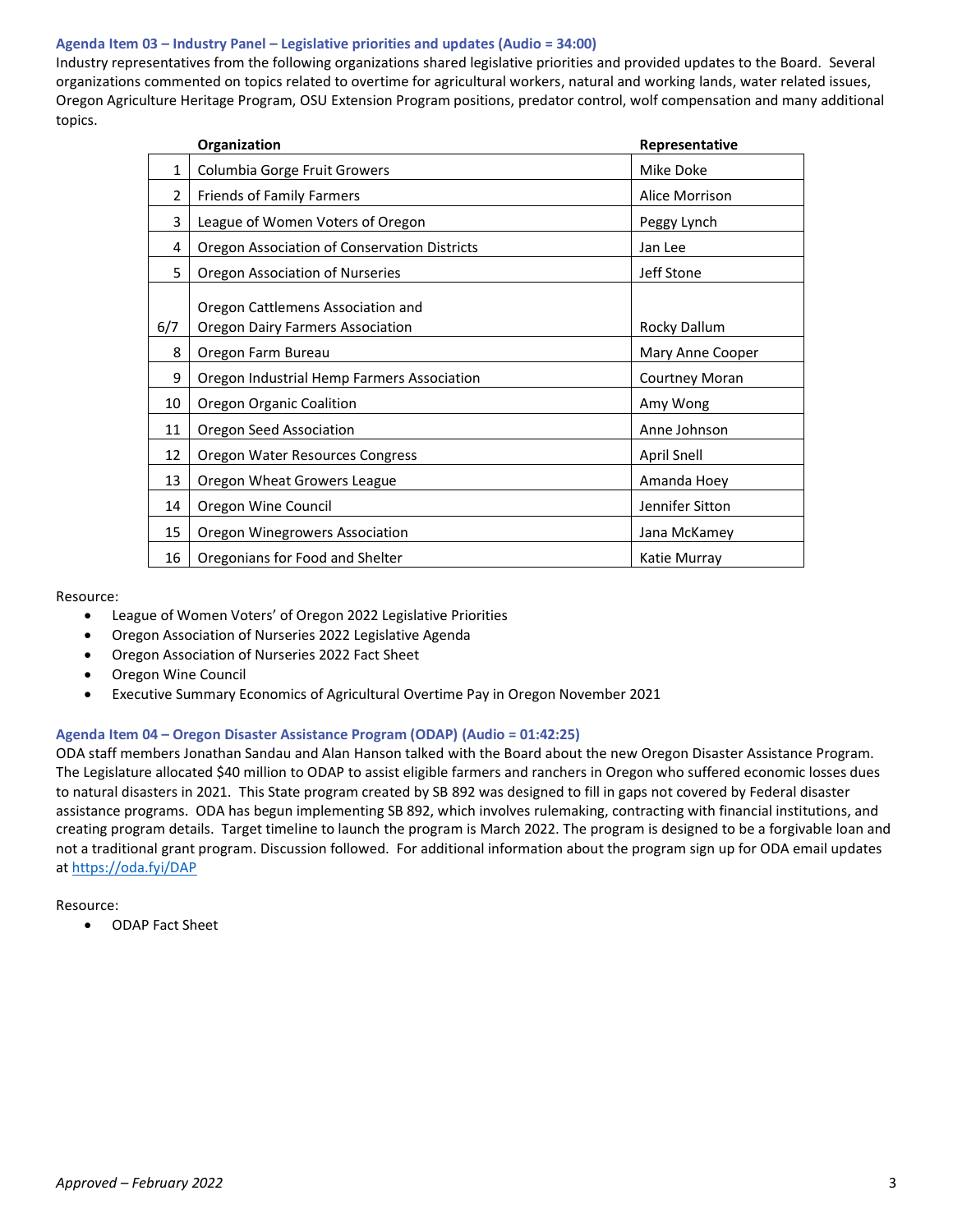## **Agenda Item 05 - Public Comment (Audio = 02:15:49)**

Board members received no written public comments prior to the meeting. The Board heard verbal comments from Mary Anne Cooper, Oregon Farm Bureau regarding the 2022 Resolutions under review by the Board and the request for additional time to submit comments to the Board.

## **Break**

The Board recessed for a 10-minute break and reconvened at 11:05 AM

## **Additional Agenda Item - (Audio = 02:35:10)**

Chair Harper recognized OSU Dean Sams and shared the announcement to the Board that Dean Sams will be leaving Oregon State University at the end of February. Dean Sams has accepted a position at Texas A & M University. He expressed how valuable the partnerships are between the Board, the ODA, and OSU as a Land Grant University to support the agricultural industry. He also thanked the Board for the great work and friendships during his time here in Oregon. OSU will announce an interim Dean soon to serve while a search for a permanent Dean is conducted.

#### **Agenda Item 06 - Board Business (Audio = 02:41:18)**

## ODA Program Area Reports

Chair Harper thanked ODA staff for the quarterly reports and asked if Board members had any questions on the reports. Board member Barbara Boyer asked for clarification on the FDA retail inspection work completed under contracts by the ODA Food Safety Program. Rusty Rock, Interim Food Safety Program Director shared the number of contracts with FDA has been reduced from about 700 to 250 FDA contracts. The FDA inspections are done in conjunctions with other routine inspection work. An additional question about the return to in-person inspections and if any common issues/themes developed during the COVID-19 period. ODA has found a higher level of violations in facilities to be sited and a rotation of business practices implemented during COVID. Barbara also thanked the Plant Health Program for the work done to support exports with 13, 000 tests completed for seed lots.

Elin Miller commented on the upcoming work to be done to refresh the Water Quality MOA with the Department of Environmental Quality (DEQ). Isaak Stapleton commented that ODA is currently developing workplan with DEQ to update the MOA. The workplan will include opportunities for public comment and comments by the Board of Agriculture and the DEQ Board. Director Taylor suggested the ODA could provide an Ag Water Quality Program 101 update at a future meeting for the Board prior to the review of the MOA.

#### OWEB Report

Barbara Boyer reported on the January meeting of the OWEB Board. A year-long training schedule started last week with the Board members and OWEB staff and will focus on Diversity Equity and Inclusion (DEI). During the January meeting OWEB has approved a Climate related Resolution. This is the first Board Resolution created by the OWEB Board. Contact Barbara or OWEB for a copy of the Resolution. During the meeting they received updates on Tide gates, Agricultural Heritage Commission funding and other program updates.

#### Nominating Committee

Chair Harper asked board members Barbara Boyer and Josh Zielinski to assist him on the nominating committee for Board of Agriculture officers that will change in November 2022. Recommendations will be presented at a future meeting for consideration.